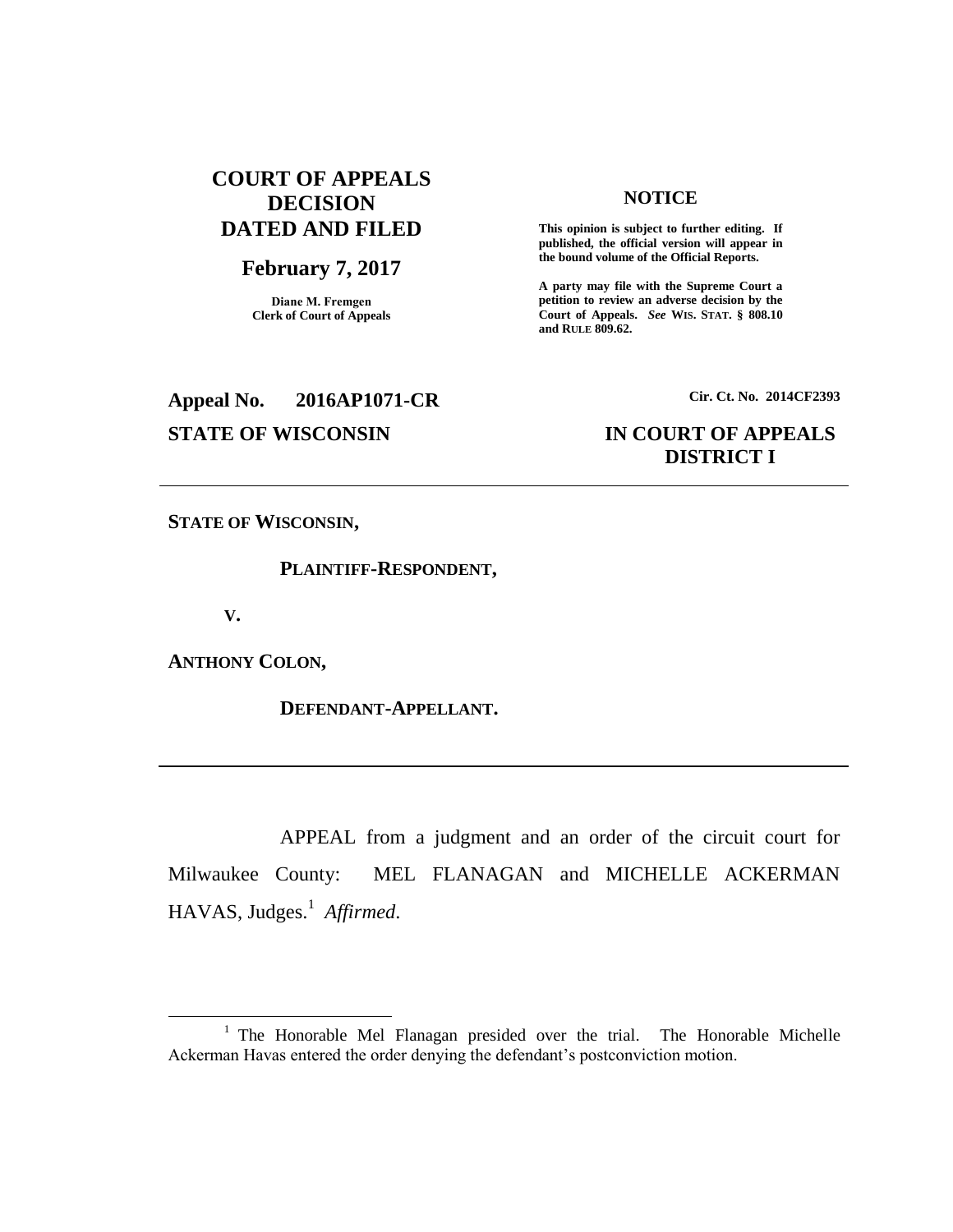$\P$ 1 DUGAN, J.<sup>2</sup> Anthony Colon appeals from his conviction for criminal damage to property, battery, and disorderly conduct, and the order denying his postconviction motion seeking a new trial. Colon seeks to overturn his conviction asserting that his constitutional rights to the presumption of innocence and equal protection of the laws were violated because during deliberations a juror saw him shackled to other defendants. He maintains that trial counsel was ineffective for failing to seek a mistrial on that ground. Upon a thorough review of the record and the submissions, and for the following reasons, the court affirms.

#### **BACKGROUND**

¶2 Colon was charged with criminal damage to property, in violation of WIS. STAT. § 940.19(1); attempt to intimidate a witness by the use or the attempted use of force, in violation of WIS. STAT. § 940.45(1); Strangulation and suffocation, in violation of WIS. STAT. § 940.235(1); Battery, in violation of WIS. STAT. § 940.19(1); and disorderly conduct, in violation of WIS. STAT. § 947.01(1). The trial ended the afternoon of the second day and the jury began deliberating.

¶3 The following morning, the bailiff and her partner brought Colon, who was wearing street clothing, and other defendants clad in orange jail attire from the jail to the courthouse. Colon was chained to the other defendants. The bailiff was concerned that, while Colon was being transported to the courtroom, jurors may have seen him in chains and she told the judge about the issue.

 $\overline{a}$ 

<sup>&</sup>lt;sup>2</sup> This appeal is decided by one judge pursuant to WIS. STAT.  $\S$  752.31(2) (2015-16). All references to the Wisconsin Statutes are to the 2015-16 version unless otherwise noted.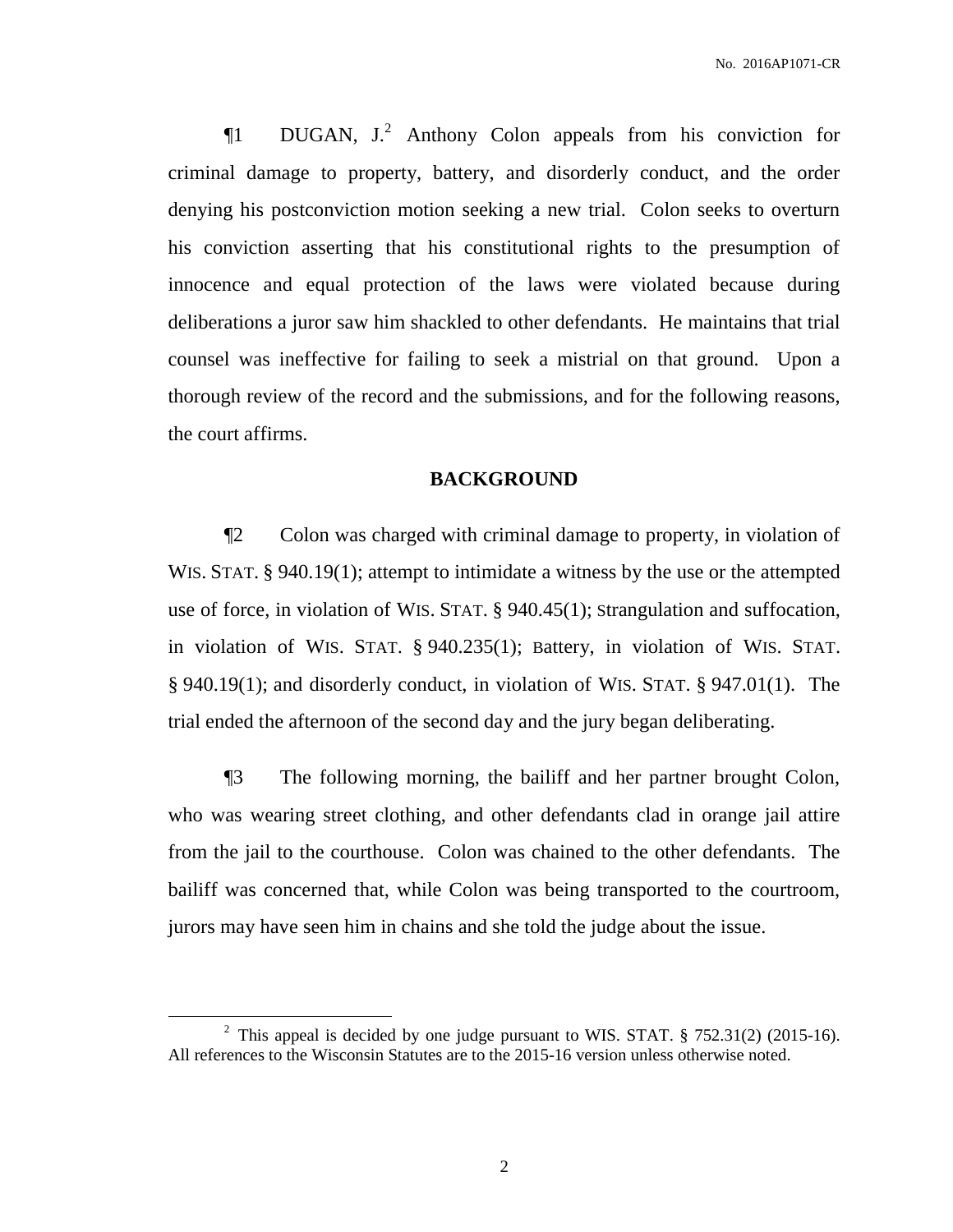¶4 Outside the jury's presence, the judge went on the record and provided a summary of what the bailiff said, which the bailiff confirmed and supplemented. The bailiff stated that when the elevator door opened on the courthouse's fifth floor, she saw two jurors sitting on opposite sides on the floor outside the courtroom. At the bailiff's direction, her partner took Colon to the sixth floor. Meanwhile, the bailiff exited the elevator on the fifth floor and unlocked the courtroom door allowing the two jurors to enter the jury room. The two jurors did not speak to her about the case although they may have engaged in "small talk."

¶5 The bailiff stated that later she escorted Colon in chains, together with the orange-clothed chained defendants, from the sixth to the fifth floor. As Colon exited the elevator and entered the fifth floor, he was "kind of loud and boisterous" stating "you guys called me out," which drew attention to him. The bailiff, who did not notice any jurors in the hall, told Colon to be quiet. When Colon entered the holding area, he became calmer and apologized to the bailiff. However, Colon continued to be concerned that jurors may have seen him chained to the orange-clothed defendants.

¶6 The judge offered defense counsel the opportunity to make a record. Defense counsel stated that Colon told him that the first time the elevator doors opened and he started exiting, he saw two jurors — a male with whitish-grey hair and one who worked for the JOURNAL SENTINEL newspaper; Colon then went to the sixth floor. Colon also told him that, when he later exited the elevator on the fifth floor, he saw the same juror with the whitish-grey hair in the hallway, walking away. Colon told his attorney that seeing the same juror again was the reason "why he got upset and was essentially saying, you guys are putting me in a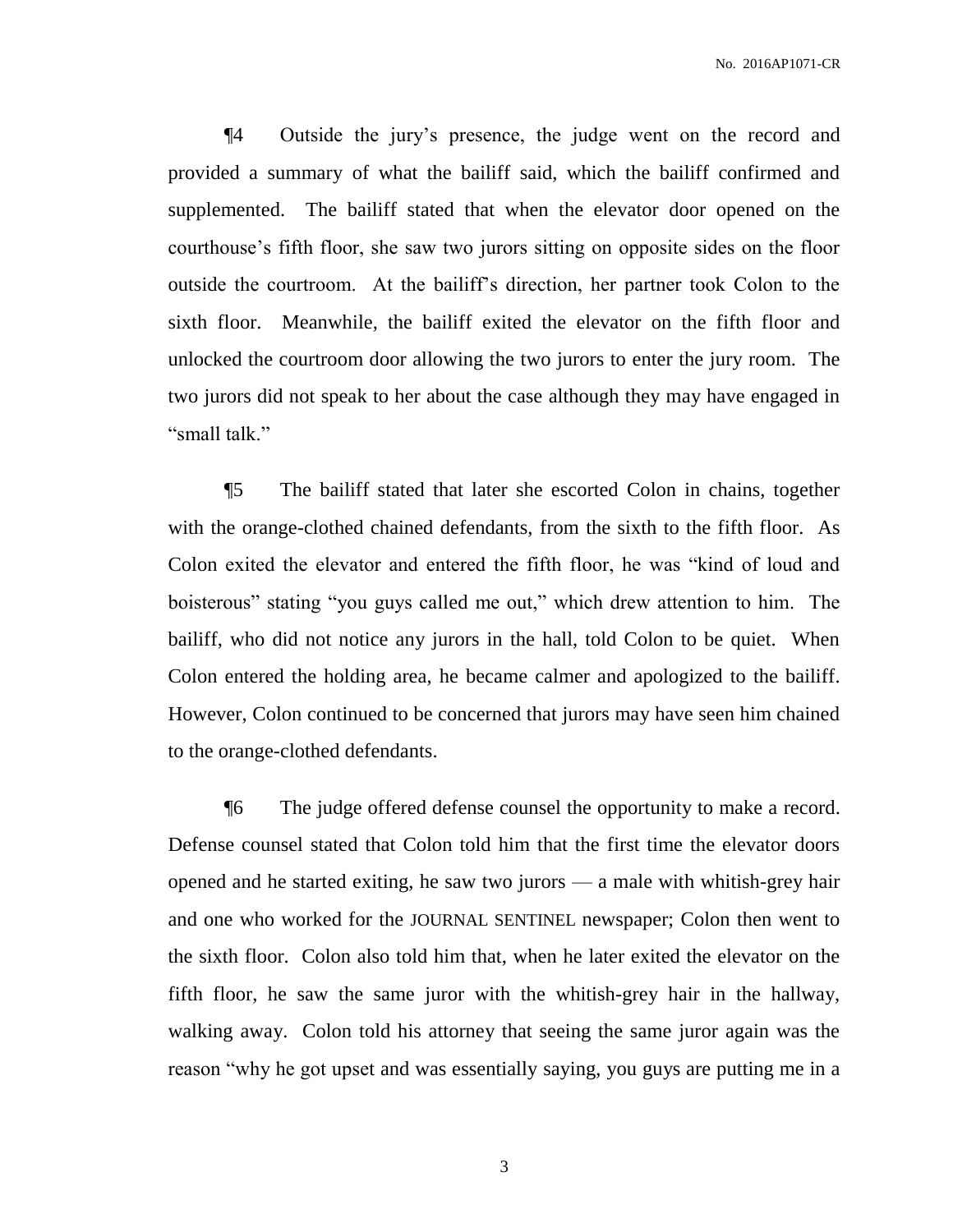bad position by taking me out of the elevator right now. He said that juror then made eye contact with them, then walked the other way down the hallway."

¶7 The judge asked the bailiff to describe the two jurors that she saw when the elevator initially opened on five. The bailiff said "one was the younger gentleman that sits in the back row closest to the gallery" and "[t]he other one I'm not exactly sure where he sits, but he didn't have the white-grey hair. He had all black hair. His teeth are a little not — I don't know — I can pick him out." She said that neither had any facial hair.

¶8 The prosecutor commented that the juror who worked for JOURNAL SENTINEL had a goatee and appeared to have plaque psoriasis. Defense counsel responded "[t]hat's the one that my client described. He said he saw that guy." Defense counsel added that when he was on the fifth floor at about 8:25 a.m., he saw four or five jurors sitting a little further down the hall.

¶9 The prosecutor then asked the bailiff if Colon had exited the elevator when it first stopped on the fifth floor. The bailiff responded that Colon was standing at the side where the elevator buttons are located so he was not directly in front of the doors the first time they opened on the fifth floor. However, the second time, "we took them out, but I was on the floor. I didn't see any of the other jurors." The bailiff said that at that time, Colon was being very loud, which would have drawn the attention of others to Colon.

¶10 The prosecutor stated that the only question the judge needed to ask the jurors was if they saw anything. The judge responded that the following additional questions were necessary: (1) what any juror who saw anything observed; (2) whether any juror who saw anything talked to any other juror about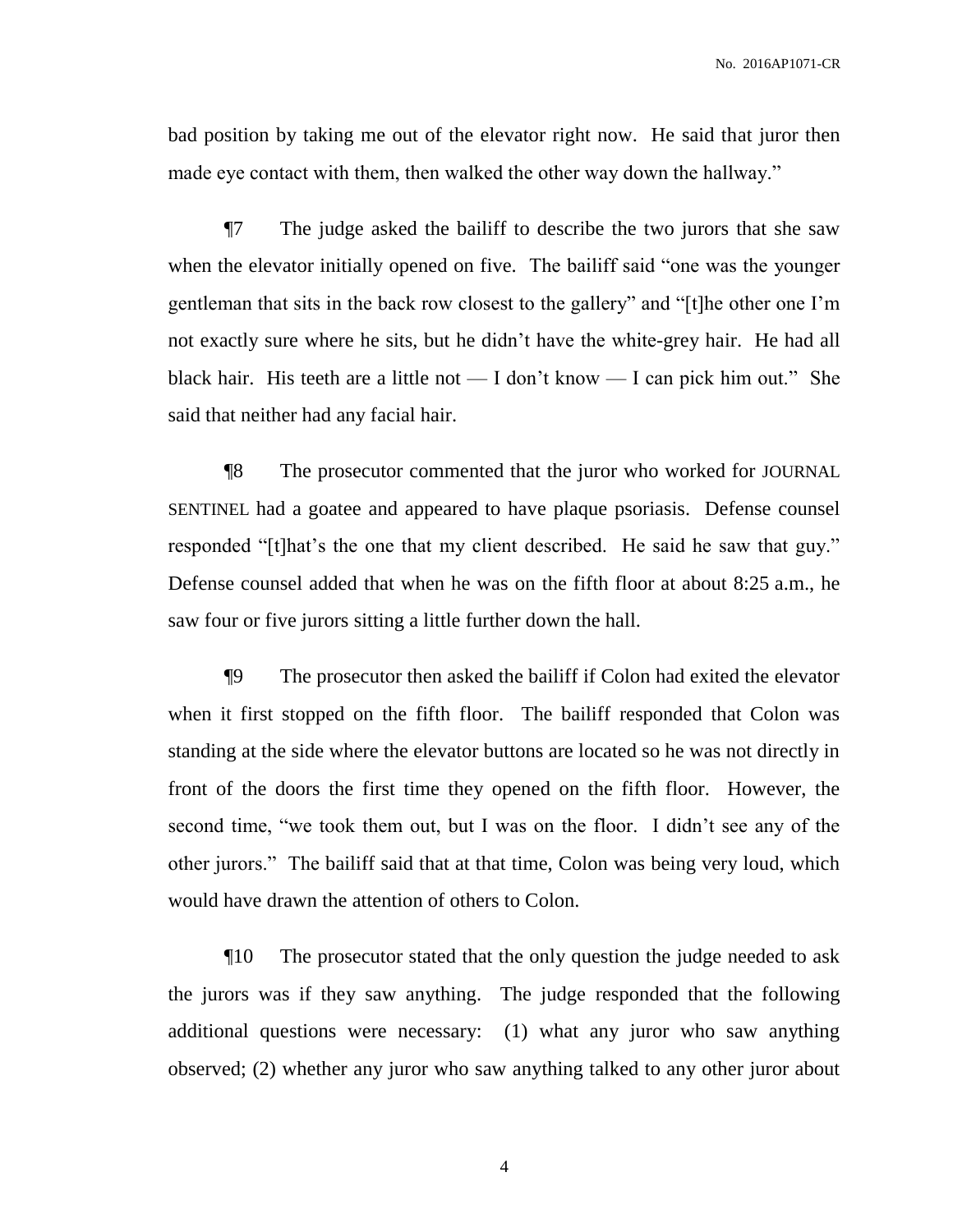it; and (3) whether the juror(s) could set aside the observation(s)/disclosure of the observation(s).

¶11 The judge also stated:

 $\overline{a}$ 

[F]rankly, I don't think it's a surprise that somebody is in custody. I've never had a jury tell me, oh, we didn't know. They've always understood that little things that we do, which is keeping him seated all the time and not standing  $up<sup>3</sup>$  means something, and they always mention that.

The judge further stated that, "I don't think this is a surprise, especially since it's in the evidence that he stated, I don't want to go back to jail again."

¶12 Defense counsel interjected, "I think there's an issue between us staying seated during the trial and him being led around in shackles with a butch [sic] of people in orange." The judge clarified that she meant that the jurors understood from the attorneys' and her behavior that the defendant was in custody and from that it would not be a surprise for them to learn that the defendant "might have to be in custody with other people."

¶13 The prosecutor added that Colon said he did not want to go back to jail, which the prosecutor had emphasized "quite a bit" in his closing argument. The prosecutor noted that the jury knew that Colon was arrested and taken into custody on June 27 so he did not think anyone was shocked that Colon was in custody. (The trial started on November 5, 2014; the juror incident arose on November 7.) The prosecutor also pointed out that Colon had worn the same

<sup>&</sup>lt;sup>3</sup> The judge's comment suggests that no one in the courtroom stood up for the judge or the jury, which is the practice of some circuit court judges.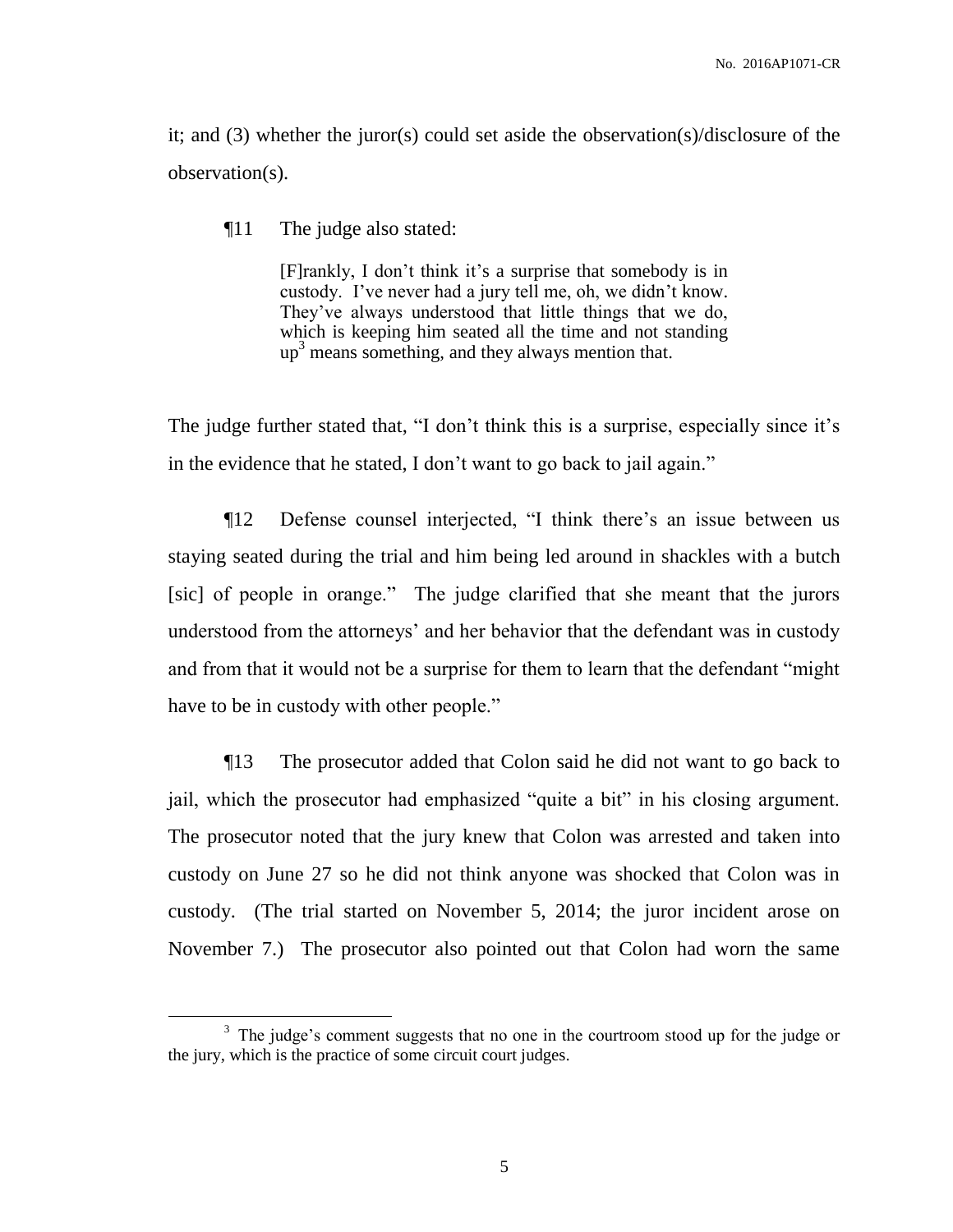clothing throughout the trial suggesting that he was unable to change because he was in custody. Defense counsel agreed that Colon had not changed clothing.

¶14 Stating that the problem was that there was a statement that Colon had made a lot of noise in a busy hallway and neither the attorneys nor she knew how many people were present in the hallway, the judge asked the attorneys what they wanted her to do. Defense counsel suggested that, at least, they should question the two jurors who Colon had identified as having seen him. The prosecutor suggested questioning the jury and, if any juror had seen Colon outside the courtroom, asking whether the juror could still be a fair and impartial juror. Defense counsel added that he was requesting that the judge ask the entire panel if any of them saw Colon outside the courtroom earlier that morning and, if so, that she question any such juror(s) individually outside the presence of the rest of the jury about what the juror observed and whether those observations would impact the juror's decision in the case.

¶15 The judge and the prosecutor agreed with the defense counsel's proposal. However, the prosecutor commented that, if the judge was going to bring the jurors down one at a time from the jury room after a general indication of which jurors had seen Colon that morning, it might make a bigger issue by emphasizing the "custody point." The judge stated that was the reason she was "deferring to the defense because how they want to proceed is important."

¶16 Defense counsel responded,

I know we all take great precautions to try to at least keep the illusion that Mr. Colon is out of custody, but the fact of seeing him in chains with group of guys in orange being led around by a deputy I think is overly prejudicial, and the issue ... is will those jurors take that into account when they're making their decision?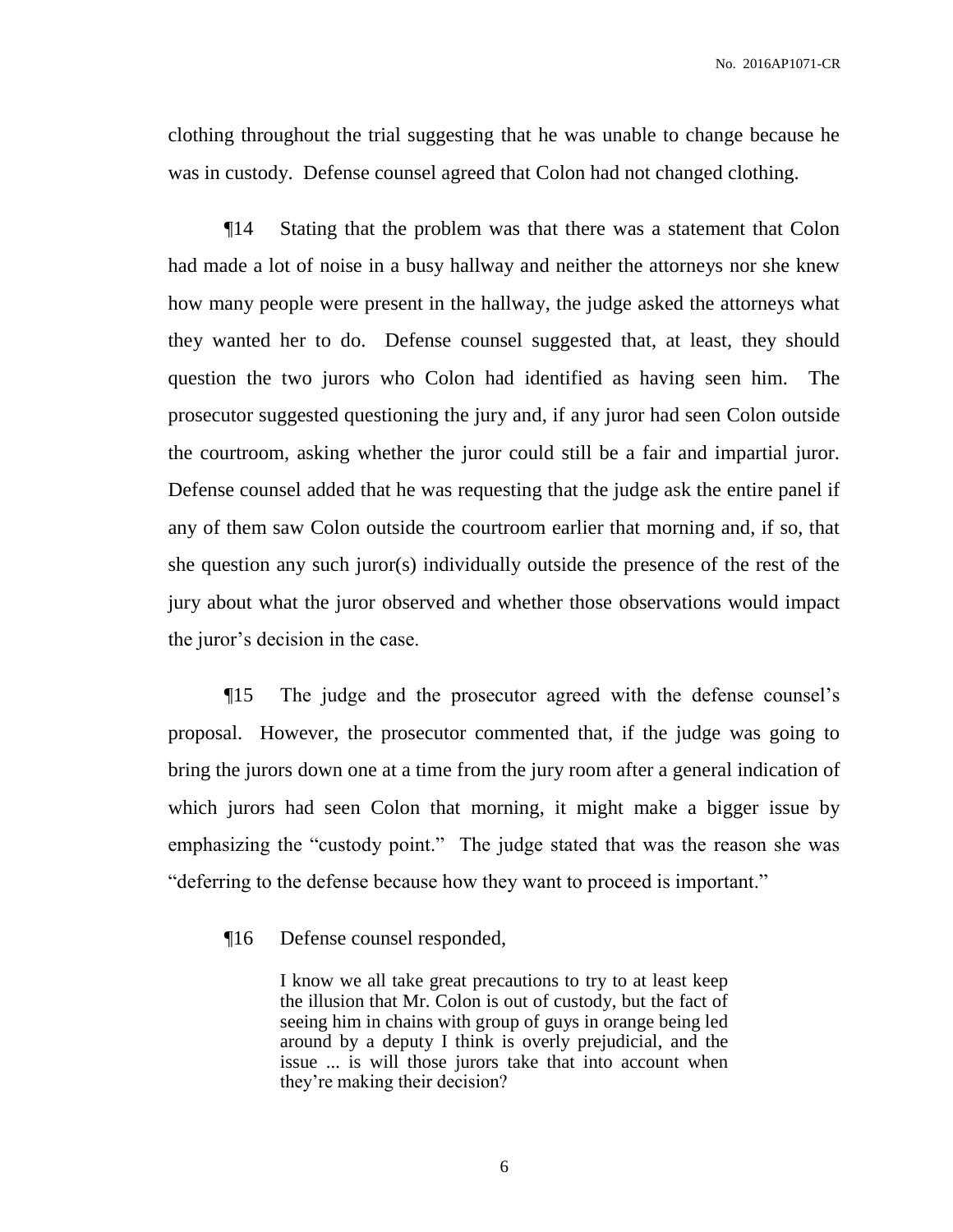The judge indicated that the only time that the jurors would have seen Colon was when he was yelling, "look at me, look at me." Defense counsel responded, "We don't know that...."

¶17 The judge again asked defense counsel what Colon wanted her to do. Defense counsel requested that the judge ask the jury panel whether any juror saw Colon outside the courtroom that morning, followed by separate questioning of each such juror outside the presence of other jurors.

¶18 On the record and outside the presence of the jurors, the judge summarized the discussion of the juror issue and the parties' agreement about how it should be addressed, obtaining counsels' approval as to both the summary and the agreement. After that, the judge asked the bailiff to bring the jury into the courtroom. When the jury was present, the judge asked whether any jurors had seen Colon outside the courtroom. One juror responded affirmatively. The rest of the panel was removed from the courtroom.

¶19 The judge and the juror then engaged in the following colloquy:

THE COURT: Good morning again, Mr.....

Can you tell me what it was that you may have seen or heard in the hallway?

THE JUROR: I was just sitting on the bench across from the elevators, glanced up and some gentlemen were coming out of the elevator.

THE COURT: Okay. Anything else? Did you— Anything else that you observed?

THE JUROR: (No audible response.)

THE COURT: Did you discuss that with any of the other jurors?

THE JUROR: No.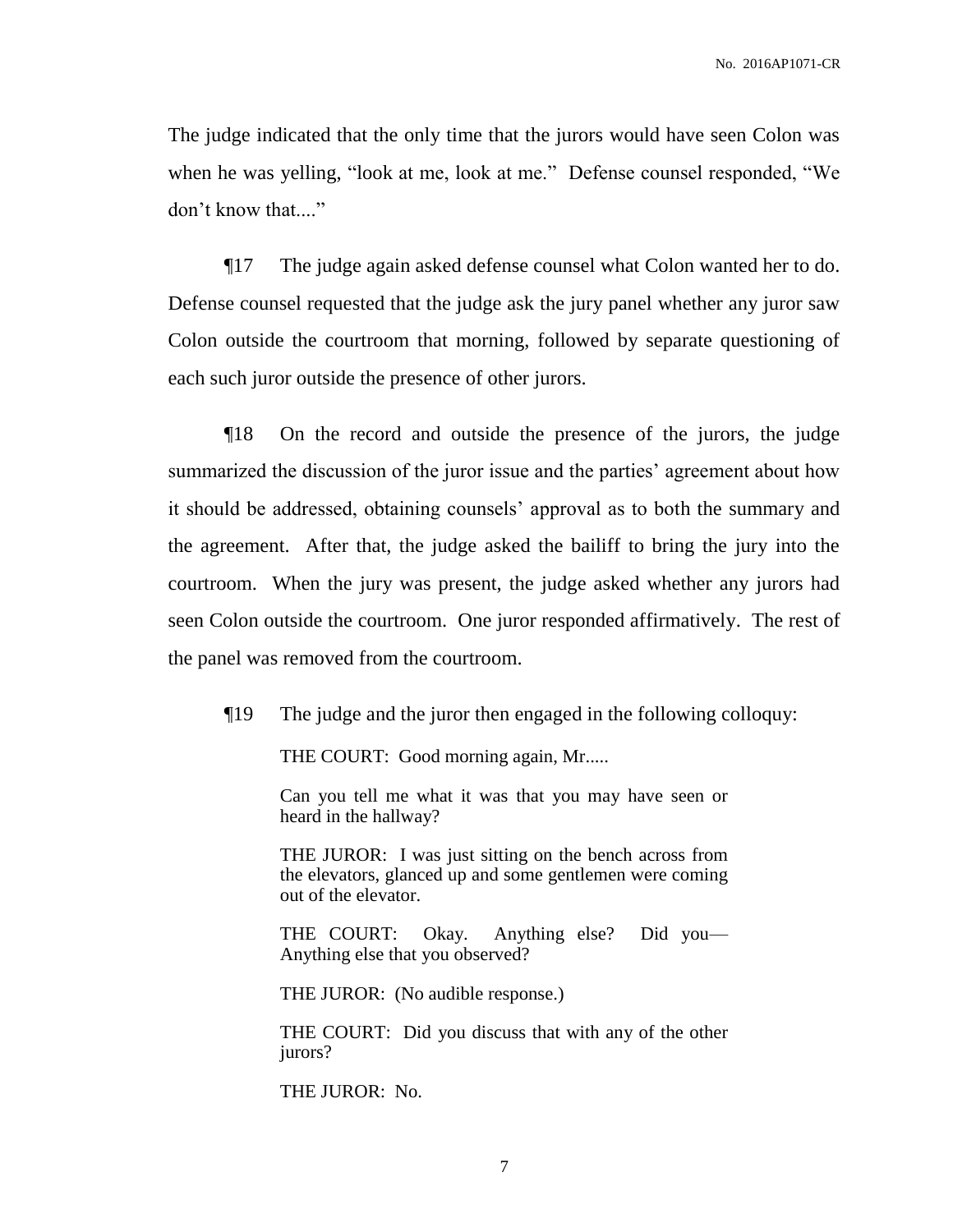THE COURT: Now, is there anything about what you saw at the time that could prejudice or bias you in this case in any way?

THE JUROR: I don't believe so.

THE COURT: And you understand that the evidence in this case is closed, so as we've discussed many times, it's the evidence that you hear in the courtroom and the law that I've explained to you and given to you, and anything that happens outside of the courtroom should not be used in reaching your verdict.

Do you understand that?

THE JUROR: I do.

THE COURT: Do you believe that you can do that?

THE JUROR: I believe so.

THE COURT: Then also because that is something whatever it is that happens outside the courtroom, it shouldn't be part of the deliberations, so I'd ask that you not share that with the other jurors.

THE JUROR: Will do.

¶20 The judge excused the juror, with the proceedings continuing on the record outside the presence of the jury. The judge asked whether anyone wanted to make a record. The prosecutor declined. Defense counsel stated that he wanted to know,

> [w]hat the circumstances were when he saw the defendant. I don't know that he said he had a brief visualization of the defendant, but [defense counsel] not sure in what context, how long [he had] an opportunity to see him, if he saw him in shackles or near people in orange, if he saw anything of that.

¶21 The judge indicated that she had asked the juror what he saw, the juror said that he saw Colon in the elevator and, when she asked the juror if he had seen anything else, he said no. She stated that she thought it was very important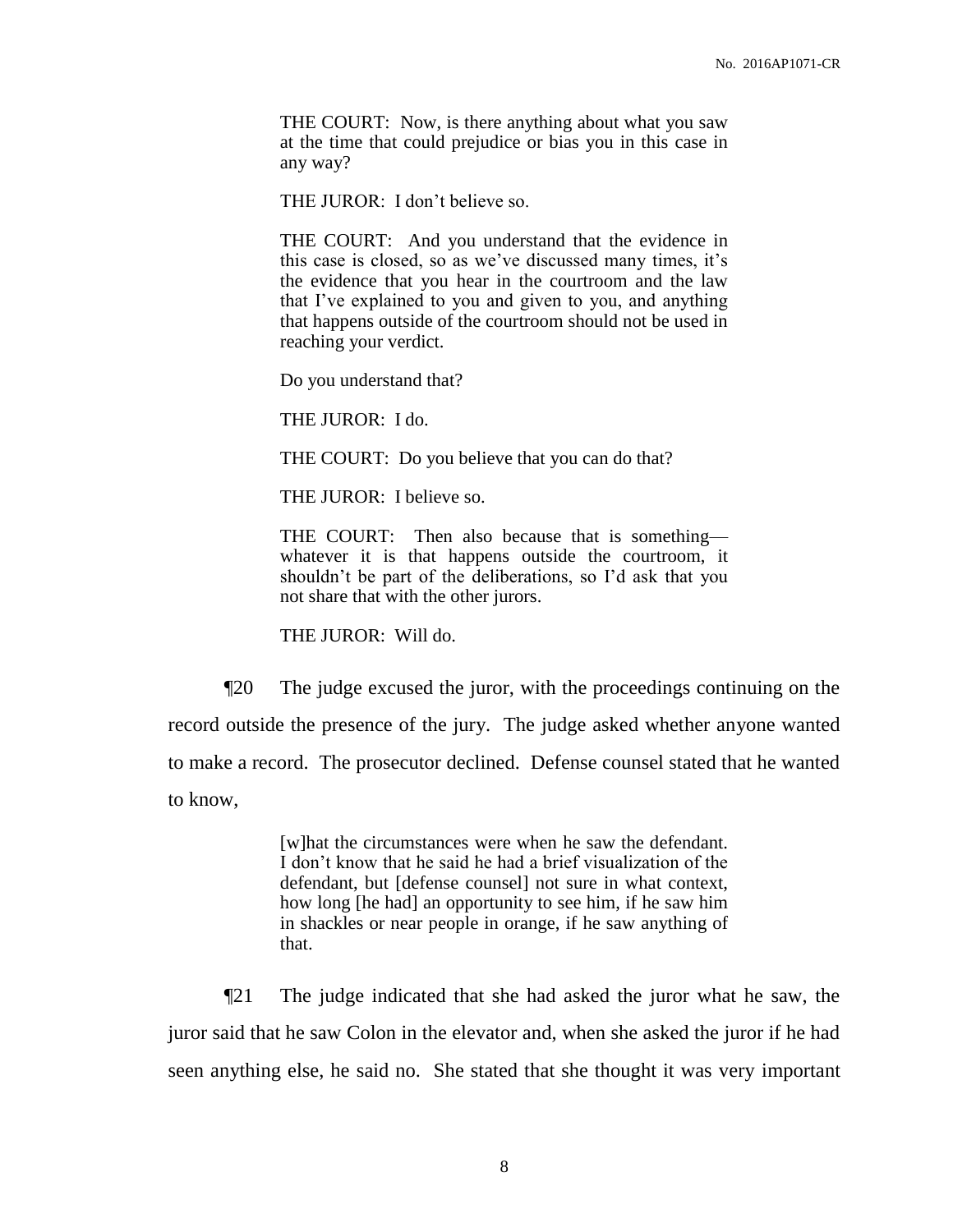not to delve into the jury process during deliberations, she would not allow further questions because it might draw more attention to the issue and create a problem, and she did not see why the questions were necessary since the juror declared that his deliberations would not be prejudiced by what he saw and he would follow the court's instructions.

¶22 Defense counsel again stated that there was a big difference between cutting off an electronic bracelet and shackling Colon to the ground so that the chains were not seen and a juror seeing Colon "next to a bunch of guys in orange being led around by a deputy presumably in chains." He also stated that, although the juror may not have been aware of any prejudice, prejudice could be present "given the overly prejudicial circumstances in which he made this observation."

¶23 After hearing that argument, the judge explicitly found that "there's no evidence that [the juror] saw anybody being led around by a deputy in chains. He simply looked into the door of the elevator, and then the elevator closed, so that's a difference." The judge also asked for the State's position.

¶24 The prosecutor responded that it was safe to assume the juror saw the Colon in the prisoner transport elevator, and that the parties and the judge "know what he saw, and he said that he's not going to be prejudiced by it in any way, so that's all there is."

¶25 The judge stated, "that's the end of a proper examination of that juror. I'm not going to take it any further," noting that the juror was sworn to follow the law and the evidence in the case and she had confirmed his understanding of his obligations and that, in considering the case, he would not use anything he saw outside the courtroom.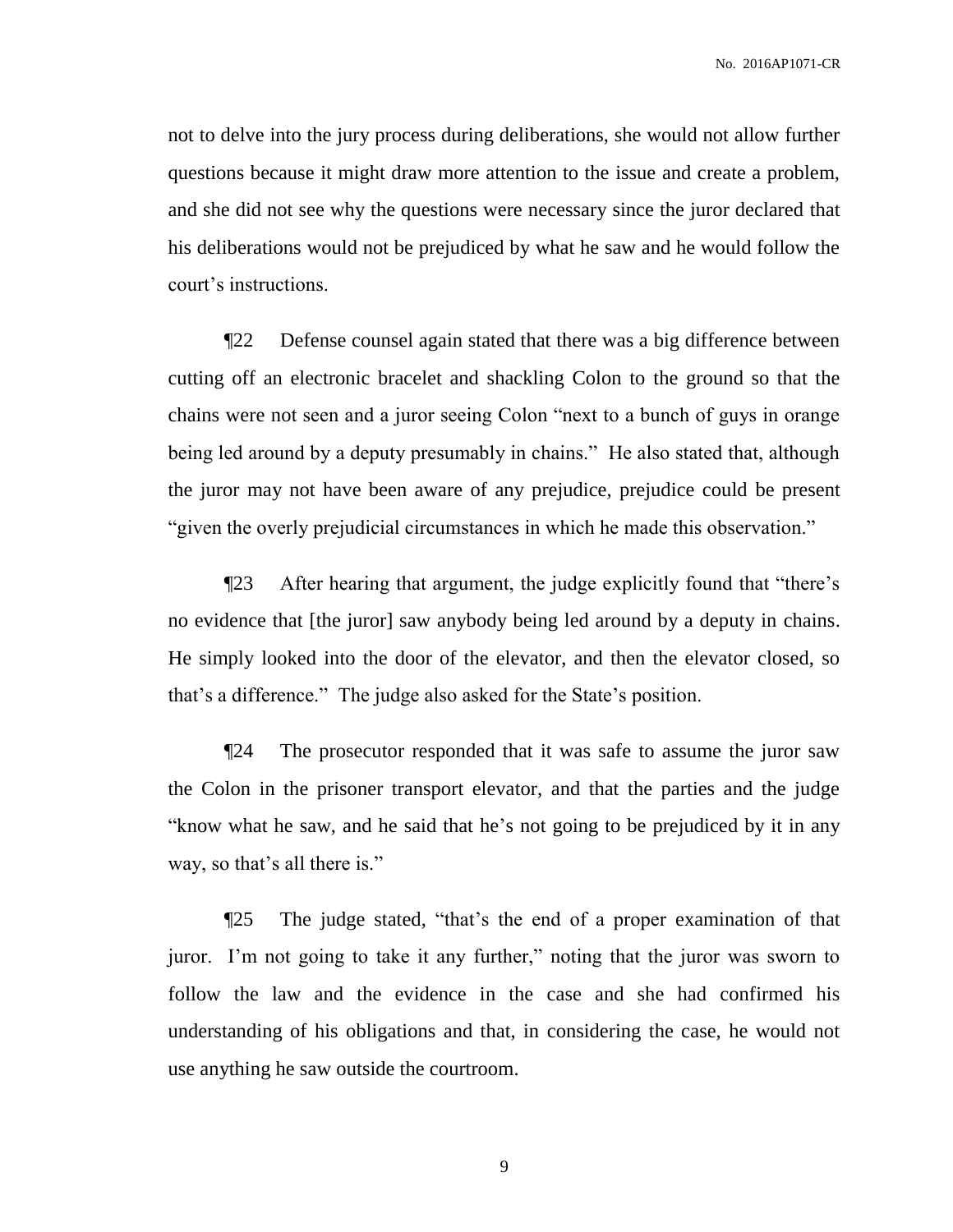¶26 Later that morning, the jury returned verdicts finding Colon guilty of the three misdemeanor charges: (1) criminal damage to property; (2) battery; and (3) disorderly conduct. It found him not guilty of the two felony charges: (1) intimidation of a victim; and (2) strangulation and suffocation. The criminal damage to property verdict was dated November 6, 2014, the previous day.

¶27 Postconviction counsel, as successor to trial counsel, filed a postconviction motion for a new trial asserting that trial counsel was ineffective because he did not move for a mistrial after the juror saw Colon in shackles. The judge who had assumed responsibility for the case as the result of a judicial rotation denied the motion, without a hearing, holding that counsel was not ineffective. She concluded that Colon was not prejudiced because there was not a reasonable probability that the trial judge would have granted a mistrial since the sole juror who observed the defendant said he could be impartial and would not let his observation affect his verdict. Additionally, the judge found that the lack of prejudice was demonstrated by the jury's acquittal of Colon on the more serious felony offenses that would have exposed him to additional 24 years of prison with application of the enhancers.

#### **ANALYSIS**

¶28 The first issue Colon raises on appeal is whether his rights were violated because a juror saw him dressed in civilian clothes and shackled to other defendants wearing identifiable jail clothing. Colon cites federal and Wisconsin cases regarding defendants who are shackled in the courtroom and/or required to wear identifiable jail or prison clothing during trial. The second issue Colon raises is that his trial counsel was ineffective because he did not move for a mistrial based on the juror's observation of him outside the courtroom.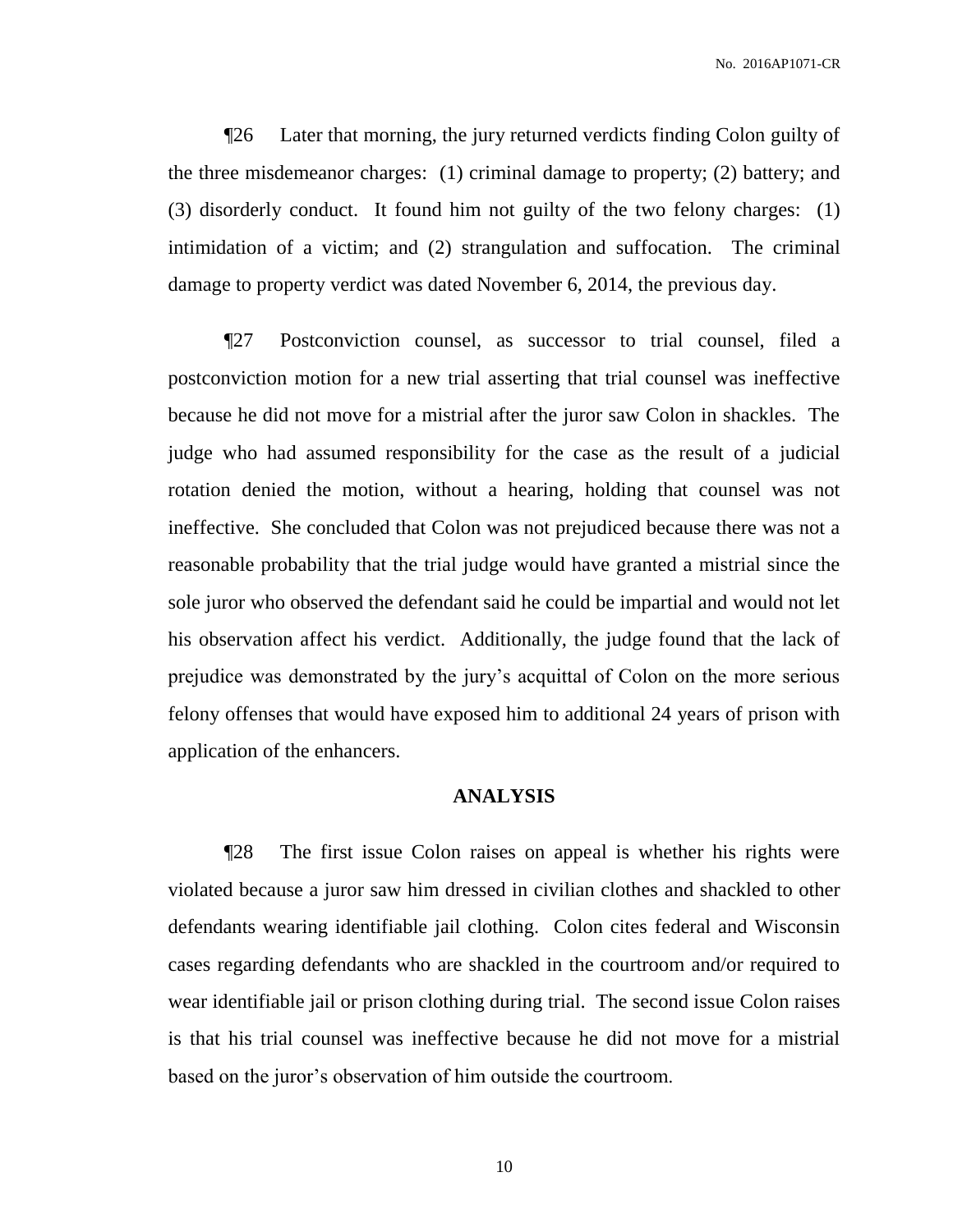¶29 The prosecutor asserts that because Colon caused the juror to see him in restraints, Colon cannot contend that the viewing denied him a fair trial. He also maintains that Colon's trial was fair because it was based on the evidence; the judge reasonably exercised her discretion in addressing the juror's viewing of Colon; even though a juror saw Colon in custody, twelve jurors agreed unanimously that Colon was guilty of three charges; and the jury unanimously voted to convict Colon of criminal damage to property on November 6, before any juror saw Colon in custody outside the courtroom. He also maintains that defense counsel's trial strategy resulted in Colon's acquittal on the two felony counts and, that, even though defense trial counsel did not disclose why he did not request a mistrial, the acquittals imply that defense counsel may have had a sense that the trial could result in a favorable outcome. He further states that trial counsel acted as a competent attorney during the discussion of the juror's observation and throughout the trial. He also contends that, since the trial judge would not allow additional questioning of the juror, it is highly improbable that she would have granted a mistrial, if trial counsel had so moved.

¶30 Although on appeal Colon cites case law and constitutional principles for the juror viewing issue, he did not do so at trial or in his postconviction motion. Thus, the court begins by considering the circuit court's ruling on his postconviction ineffective assistance of counsel claim. Under the Sixth and Fourteenth Amendments to the United States Constitution, a criminal defendant is guaranteed the right to effective assistance of counsel. *State v. Balliette*, 2011 WI 79, ¶21, 336 Wis. 2d 358, 371, 805 N.W.2d 334, 339 (citing *Strickland v. Washington*, 466 U.S. 668, 686 (1984)). A defendant must show two elements to establish that his counsel's assistance was constitutionally ineffective: (1) counsel's performance was deficient; and (2) the deficient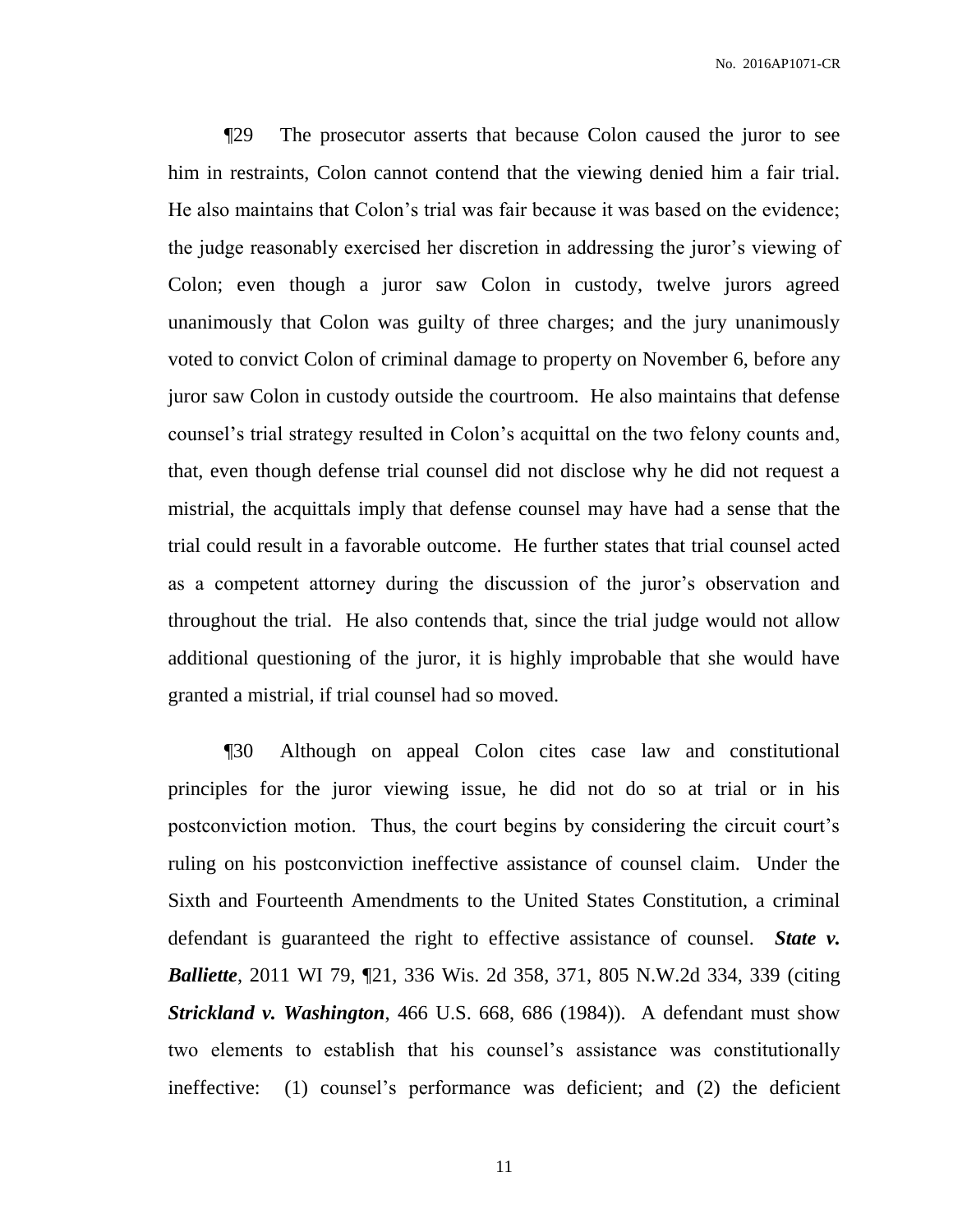performance resulted in prejudice to the defense. *Id.* As to the second prong of the ineffective assistance of counsel test, prejudice occurs when the attorney's error is of such magnitude that there is a "reasonable probability" that but for the error the outcome would have been different. *State v. Erickson,* 227 Wis. 2d 758, 769, 596 N.W.2d 749, 756 (1999). "Stated differently, relief may be granted only where there 'is a probability sufficient to undermine confidence in the outcome," i.e., there is a 'substantial, not just conceivable, likelihood of a different result.'" *State v. Starks,* 2013 WI 69, ¶55, 349 Wis. 2d 274, 305, 833 N.W.2d 146, 162 (quoting *Cullen v. Pinholster,* 131 S.Ct. 1388, 1403 (2011)) (internal quotation marks and citations omitted).

¶31 The standard of review of the ineffective assistance of counsel components, deficient performance and prejudice, is a mixed question of law and fact. *State v. Johnson*, 153 Wis. 2d 121, 127, 449 N.W.2d 845, 848 (1990) (citing *Strickland,* 466 U.S. at 698). Thus, the trial court's findings of fact, "the underlying findings of what happened," will not be overturned unless clearly erroneous. *Id.* (citations omitted). The ultimate determination of whether counsel's performance was deficient and prejudicial to the defense are questions of law which this court reviews independently. *Id.* "Courts may reverse the order of the two tests or avoid the deficient performance analysis altogether if the defendant has failed to show prejudice." *Id.*

¶32 The decision as to whether or not to grant a mistrial is "within the sound discretion of the trial court." *State v. Pankow,* 144 Wis. 2d 23, 47, 422 N.W.2d 913 (Ct. App. 1988). "The trial court must determine, in light of the whole proceeding, whether the claimed error [is] sufficiently prejudicial to warrant a new trial." *Id.* Not all errors warrant a mistrial and "the law prefers less drastic alternatives, if available and practical." *State v. Bunch,* 191 Wis. 2d 501, 512,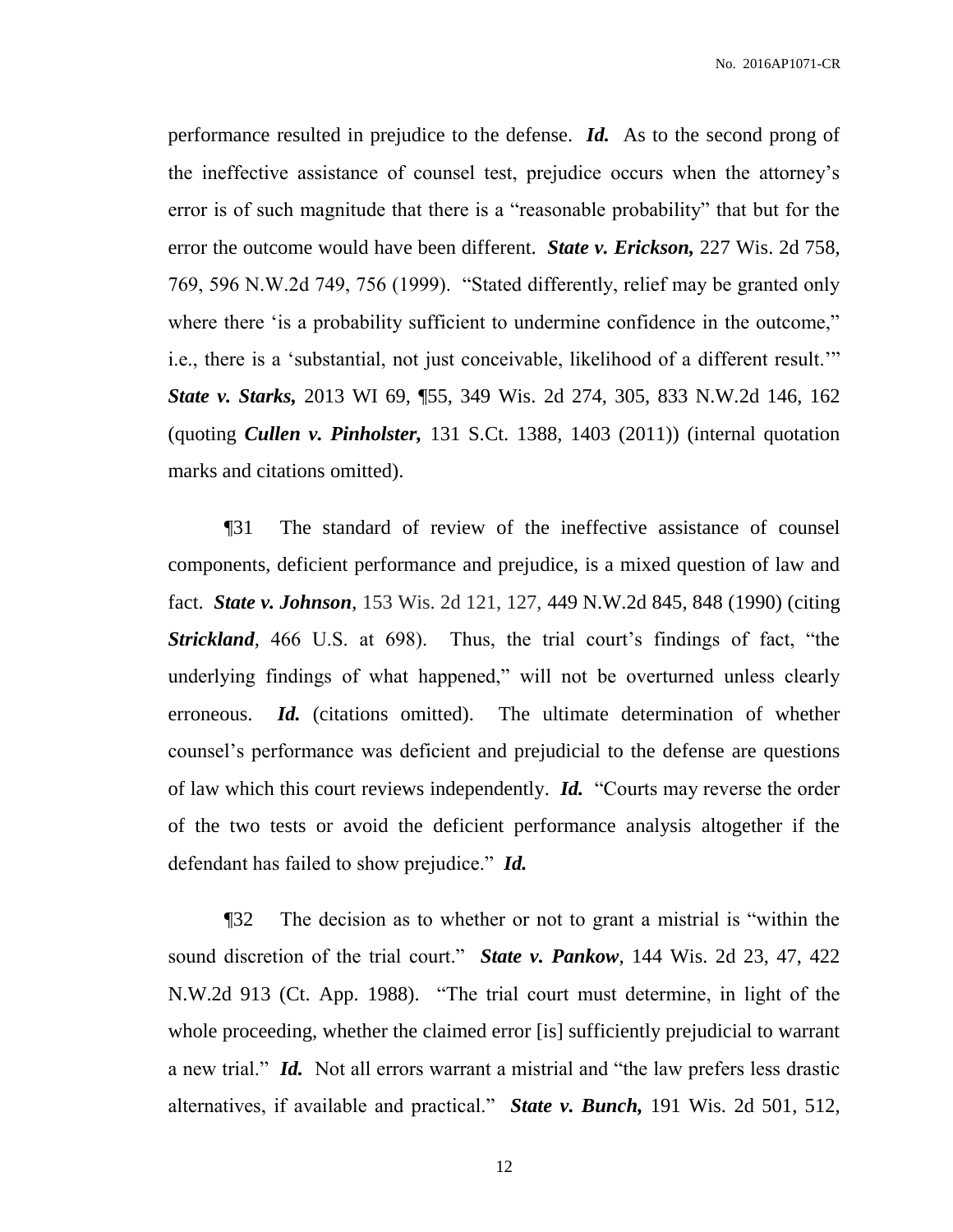529 N.W.2d 923 (Ct. App. 1995). A mistrial is appropriate only when a ""manifest necessity" exists for the termination of the trial. *See id.* at 507 (citation omitted).

¶33 The court begins with the trial court's finding that there was no evidence that the juror had seen Colon in shackles. Colon's mistrial argument is premised on the juror viewing Colon in shackles. However, that is contrary to the trial court's findings of fact. Colon has not addressed that finding. Moreover, the juror's statement of what he saw supports the trial court's finding. Colon has not established that the finding that there was no evidence that the juror viewed Colon in chains is clearly erroneous. Thus, the finding is sustained.

¶34 With respect to prejudice, having carefully considered the applicable law de novo the court concludes that, based on the record, Colon cannot establish that he was prejudiced by the absence of a mistrial motion. The record unequivocally supports the conclusion that, even if counsel had moved for a mistrial, the motion would have been denied.

¶35 The trial judge questioned the juror who saw Colon exiting the elevator and the juror did not report seeing Colon in chains or seeing him with others dressed in orange. What the juror noticed about Colon outside the courtroom is fairly innocuous suggesting at most that Colon was in custody  $-$  a fact that the court noted would have been apparent to the jury.

¶36 In addition, the juror did not share his observation of Colon with the other jurors and told the judge that nothing he had seen would bias or prejudice him in rendering a verdict. The judge reinforced her earlier instructions to the jury, reminding the juror that only the evidence presented in the courtroom and the law as explained by the court should be considered in deciding a case. She noted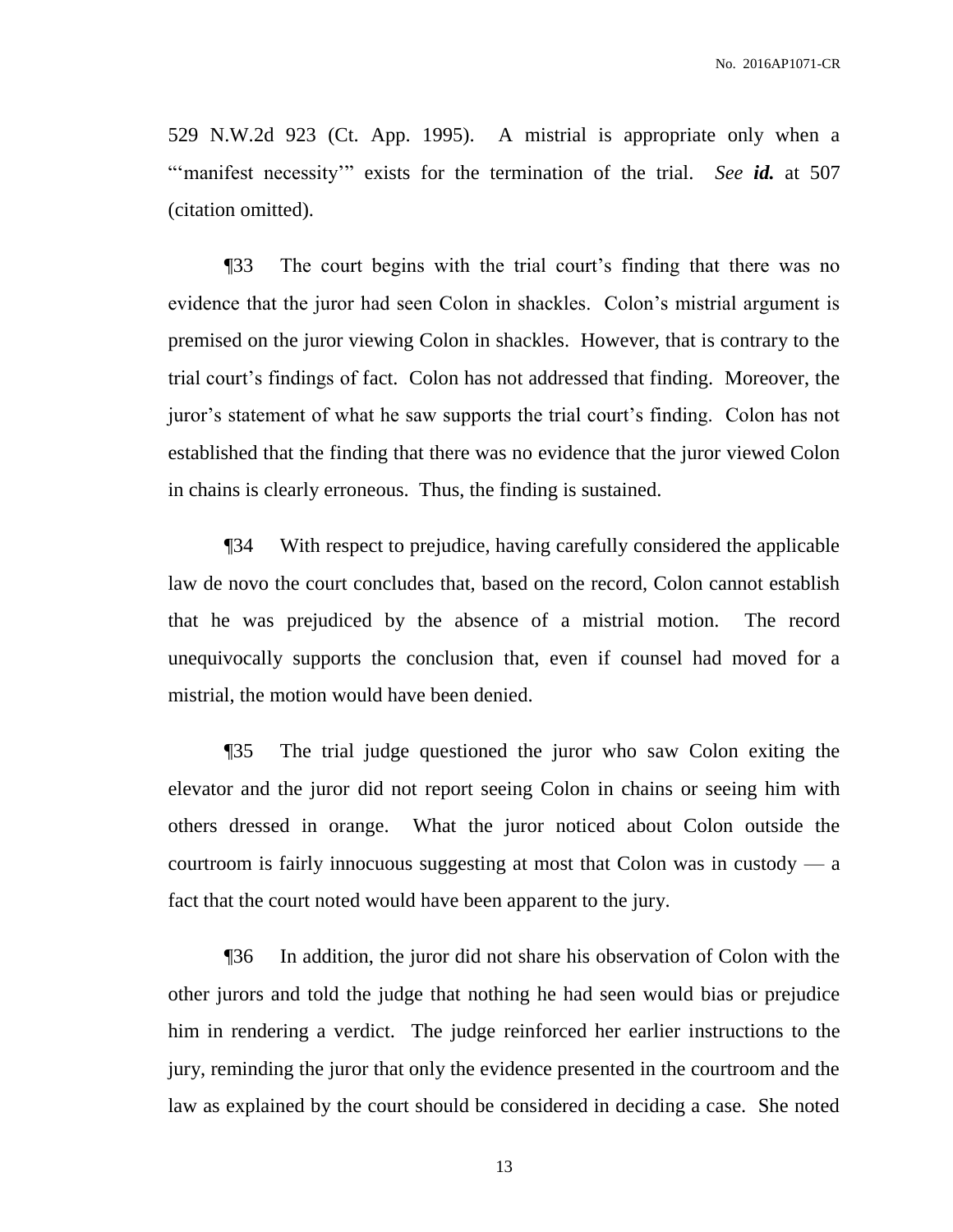that the juror stated that he understood the instructions and would abide by them. The jury's unanimous acquittal of Colon on the two most serious charges which would have resulted in a far longer term of incarceration for Colon than the trial court imposed also supports the judge's assessment that the juror incident had not impaired Colon's rights.

¶37 The judge declined to allow defense counsel to ask additional questions. She also made it clear that she believed the matter had been properly addressed. The record strongly supports the conclusion that, if defense counsel moved for a mistrial, the judge would have denied the motion. This court concludes that defense counsel's failure to move for a mistrial did not prejudice Colon. The absence of prejudice defeats any claim of ineffective assistance of counsel. *State v. Kuhn***,** 178 Wis. 2d 428, 438, 504 N.W.2d 405 (Ct. App. 1993). Therefore, this court need not consider the ineffectiveness issue

¶38 Addressing Colon's issue regarding shackles the court adds, even if the juror had seen Colon in shackles outside the courtroom, Colon's rights to a fair trial and the presumption of innocence would not have been violated. Indeed, the right to a fair trial is guaranteed by the Sixth and Fourteenth Amendments to the United States Constitution, *Holbrook v. Flynn,* 475 U.S. 560, 567 (1986) and, the presumption of innocence is one component of a fair trial. *See Taylor v. Kentucky,* 436 U.S. 478, 483-86 (1978). *Estelle v. Williams,* 425 U.S. 501, 512 (1976) holds that a defendant's right to a fair trial and the presumption of innocence is violated when the defendant is required to appear in trial in identifiable prison clothing. The Wisconsin Supreme Court stated "[p]rejudice is likely to be engendered psychologically by view of a man presumed to be innocent in the chains and handcuffs of the convicted." *State v. Cassel,* 48 Wis. 2d 619, 624, 180 N.W.2d 607, 611 (1970).